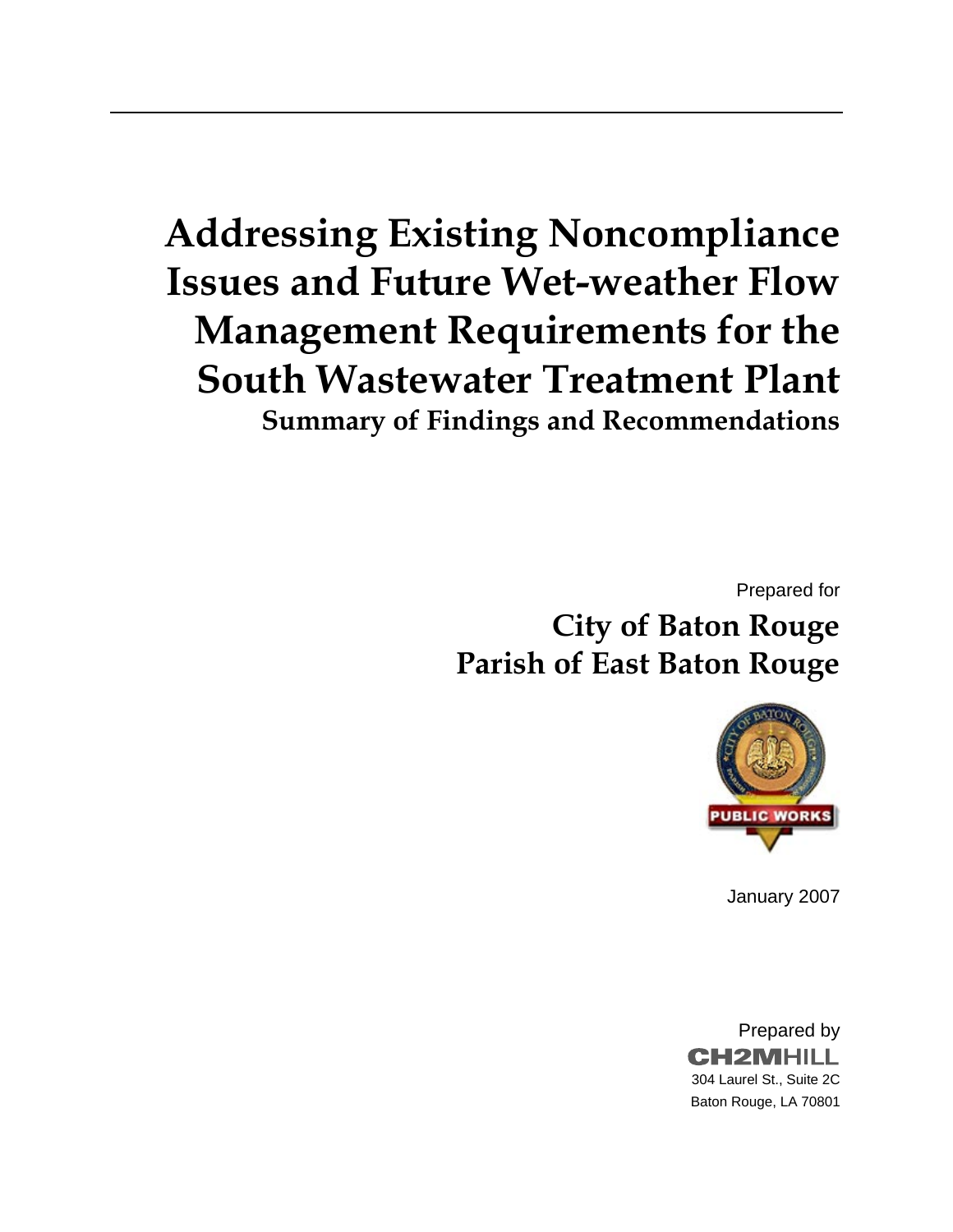# <span id="page-1-0"></span>**Addressing Existing Noncompliance Issues and Future Wet-weather Flow Management Requirements at the South Wastewater Treatment Plant**

# **Summary of Findings Results and Recommendations**

| <b>PREPARED FOR:</b> | Seema Alim, Ph.D., P.E.                                                        |  |
|----------------------|--------------------------------------------------------------------------------|--|
| <b>PREPARED BY:</b>  | Julian Sandino, Ph.D., P.E.<br>Joshua P. Boltz, Ph.D., P.E.<br>Lee Davis, P.E. |  |
| DATE:                | December 31, 2006                                                              |  |

# **Contents**

| <b>Section</b>                                  | Page                |
|-------------------------------------------------|---------------------|
| Contents                                        | $\ddot{\mathbf{i}}$ |
| 1.0 Background and Introduction                 | $\mathcal{P}$       |
| 2.0 Summary of Key Findings                     | 3                   |
| 3.0 Evaluation of Existing Facilities           | 4                   |
| 4.0 Improvement Alternatives for the South WWTP | 8                   |

Appendix A: Summary of South WWTP Existing Facilities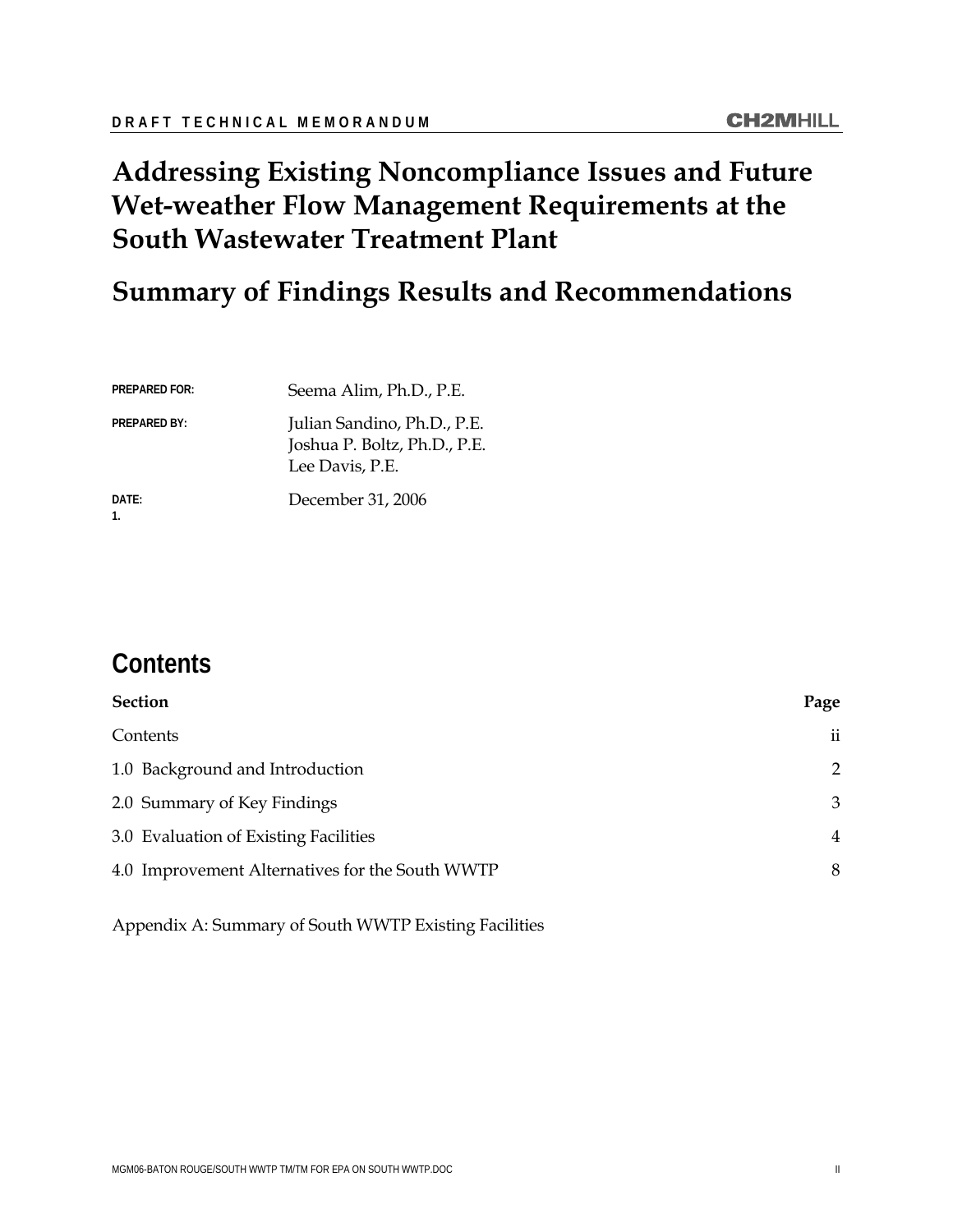# **1.0 Background and Introduction**

In 2001, the City of Baton Rouge/Parish of East Baton Rouge (City / Parish) entered into a Consent Decree with the U.S. Environmental Protection Agency (EPA) and Louisiana Department of Environmental Quality (LDEQ) that outlined a program of wastewater treatment system improvements to correct overflow, bypass, and treated effluent discharge problems. The City / Parish initially selected a program of deep underground tunnels and related improvements but in April 2005, sought to amend the Consent Decree to proceed instead with an aggressive, comprehensive sewer rehabilitation program and targeted system capacity upgrades of lines, pumping stations, and wastewater treatment plants (WWTPs).

EPA agreed not to impose fine-related deadlines and to allow the City / Parish 90 days, beginning May 1, 2005, to verify and develop the proposed rehabilitation option. The City / Parish hired Camp Dresser & McKee, Inc. (CDM), to evaluate the sewer collection and treatment system and to develop a plan to address the causes of inflow and infiltration (I/I) and resulting system overflows, as well as the ongoing effluent compliance challenges related to the South WWTP. CDM submitted its draft report of the *Sewer System Model Verification and Revised Second Remedial Action Plan* (RMAP2) to the City / Parish on August 1, 2005. Subsequently, the City / Parish retained CH2M HILL to conduct a Peer Review of CDM's RMAP2 draft report. A preliminary process evaluation of the South WWTP facilities was conducted as part of the CH2M HILL Peer Review effort during the spring of 2006. This evaluation relied on information included in the RMAP2 report and additional information provided by the City / Parish.

The Peer Review Team endorsed the RMAP2 recommendation of providing a new combined headworks structure (with consolidated new screening and grit removal capabilities) and a new flow equalization basin as a top-priority improvement project. The Peer Review Team, however, did not endorse the RMAP2 recommendation of abandoning the trickling filters and replacing them with activated sludge basins. The Peer Review Team's evaluation concluded that the trickling filter process itself did not appear to be the cause of periodic noncompliance at the South WWTP. On the basis of generally accepted design criteria, the Team concluded that the existing trickling filter units and the accompanying secondary clarifiers should be able to meet the effluent requirements at its current rated loading conditions (45 million-gallons-per-day [mgd] annual average; 55-mgd maximum month; 120-mgd peak hour), provided that issues associated with inadequate interconnecting piping, flow distribution, and trickling filter effluent recirculation were addressed. This conclusion was supported by the fact that the City / Parish's North and the Central WWTPs, which rely on the trickling filter process, generally have been able to achieve compliance. The Team also concluded that two new 160-foot-diameter units, as defined in the RMAP2 report, are necessary to be able to handle the anticipated wet-weather flow of 200 mgd once improvements to the conveyance systems and the provision of plant influent flow equalization are implemented.

Subsequent to the Peer Review effort, the City / Parish hired a team led by CH2M HILL to serve as the Program Manager for the implementation of the Baton Rouge Sanitary Sewer Overflow (SSO) Control and Wastewater Facilities Program. One of the early tasks assigned to the Program Management Team was to conduct a detailed evaluation of the noncompliance issues at the South WWTP and to revisit the original findings and recommendations of RMAP2, as well as those from Peer Review effort. This report presents the key findings from this evaluation and summarizes the specific recommendations aimed at achieving compliance with existing National Pollutant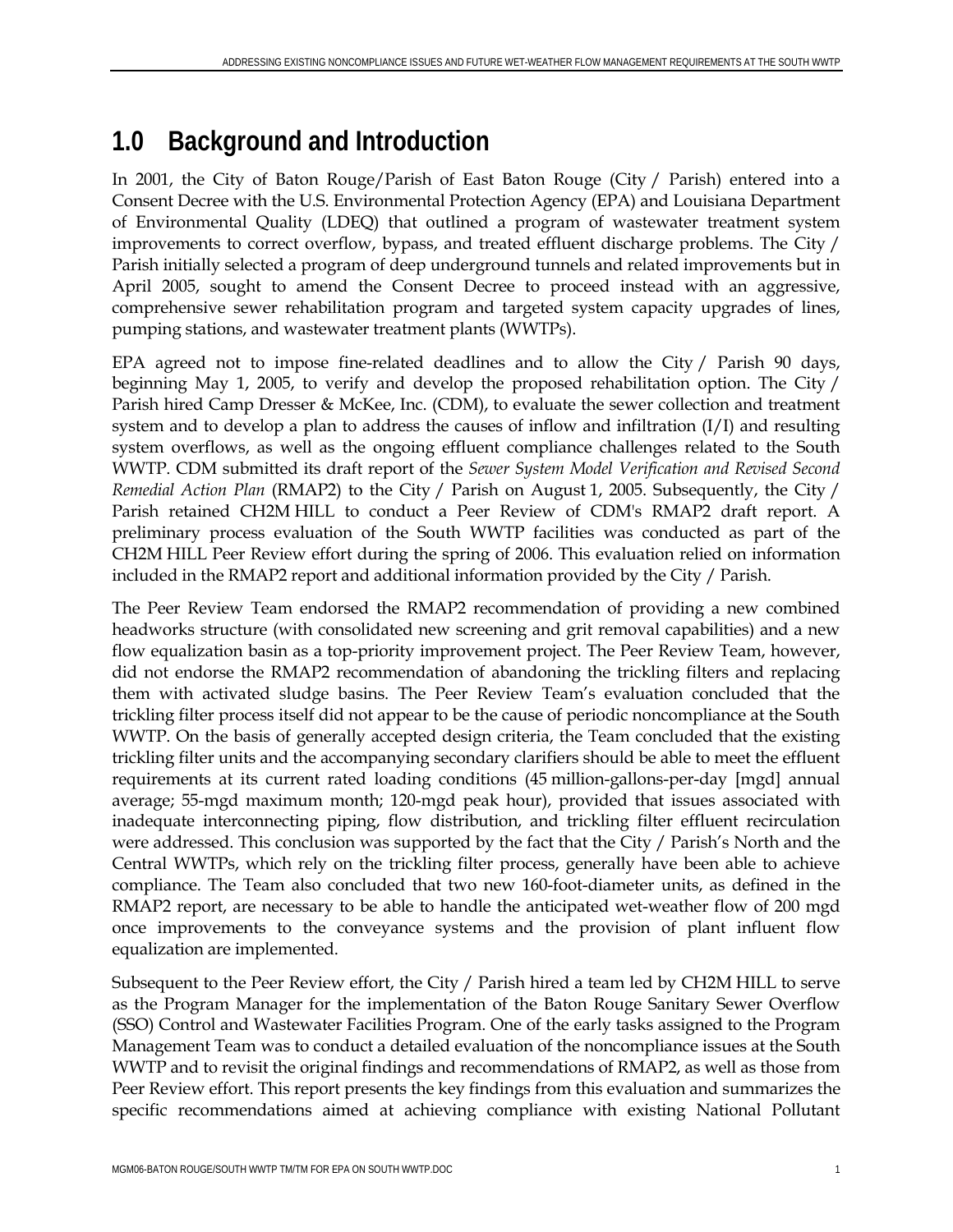Discharge Elimination System (NPDES) and Louisiana Pollutant Discharge Elimination System (LPDES) requirements under the facility's current rated capacity, as well as those improvements necessary to manage the anticipated increased wet-weather flows resulting from the rehabilitation of the conveyance system.

# **2.0 Summary of Key Findings**

The results of the in-depth evaluation of the South WWTP conducted by the Program Management Team support the findings and recommendations defined in the Peer Review Team Report, and further define plant improvement requirements and associated implementation plan details.

The South WWTP upgrade recommendations in RMAP2 did not consider alternatives that would maximize the use of existing facilities and accomplish the same objectives as its proposed approach of replacing the existing trickling filters with a new activated sludge process. This more recent and detailed evaluation indicates that the existing facilities at the South WWTP would adequately handle the existing rated treatment capacity loadings, provided that all units were operational and that several existing interconnecting piping and flow distribution limitations were resolved. This evaluation also indicated that a relatively simple conversion into a Tricking Filter/Solids Contact (TF/SC) process would allow this plant to handle the anticipated wet weather flow treatment requirements from the rehabilitated conveyance system. This conversion would be much simpler and less costly to implement than the RMAP2 recommendation of completely abandoning the trickling filter process and replacing it with activated sludge. Table 1 summarizes the plant improvement comparative analysis conducted for the South WWTP.

| Comparative Summary of South WWTP Improvement Alternatives |                                                                                                                                                                            |                                                                                                                                                 |  |  |
|------------------------------------------------------------|----------------------------------------------------------------------------------------------------------------------------------------------------------------------------|-------------------------------------------------------------------------------------------------------------------------------------------------|--|--|
| <b>Criteria</b>                                            | <b>Step-Feed Activated Sludge</b><br>(RMAP2)                                                                                                                               | <b>TF/SC Process Upgrade</b>                                                                                                                    |  |  |
| <b>Effluent Quality; Compliance</b><br>Ability             | Will meet existing limits; can<br>provide higher quality effluent than<br>existing TF process                                                                              | TF configuration improvements will<br>meet existing limits. TF/SC upgrade can<br>provide even higher quality effluent                           |  |  |
| Wet Weather Flow<br>Management                             | Feeding to last cell of step-feed<br>aeration basin effective for high<br>flow conditions                                                                                  | Feeding directly to solids contact basin<br>provides effective biological treatment<br>for high flow conditions                                 |  |  |
| Compliance Schedule                                        | Will take longer to demolish<br>existing system and build new<br>activated sludge process                                                                                  | Configuration improvements to existing<br>TFs to meet current design basis will<br>require less time                                            |  |  |
| Operational Compatibility/<br>Complexity                   | Only activated sludge plant of all<br>three large facilities, and will be<br>more complex to operate.<br>Maintaining compliance during<br>construction will be a challenge | Most similar technology to other existing<br>facilities; relatively simpler to operate.<br>Easier to maintain compliance during<br>construction |  |  |
| <b>Odor Potential</b>                                      | Lower, however other sources<br>(headworks, primary treatment,<br>sludge processing) must be<br>addressed as well                                                          | Higher, however TFs are a relatively<br>minor source of odors as compared to<br>other current sources in plant                                  |  |  |

**TABLE 1**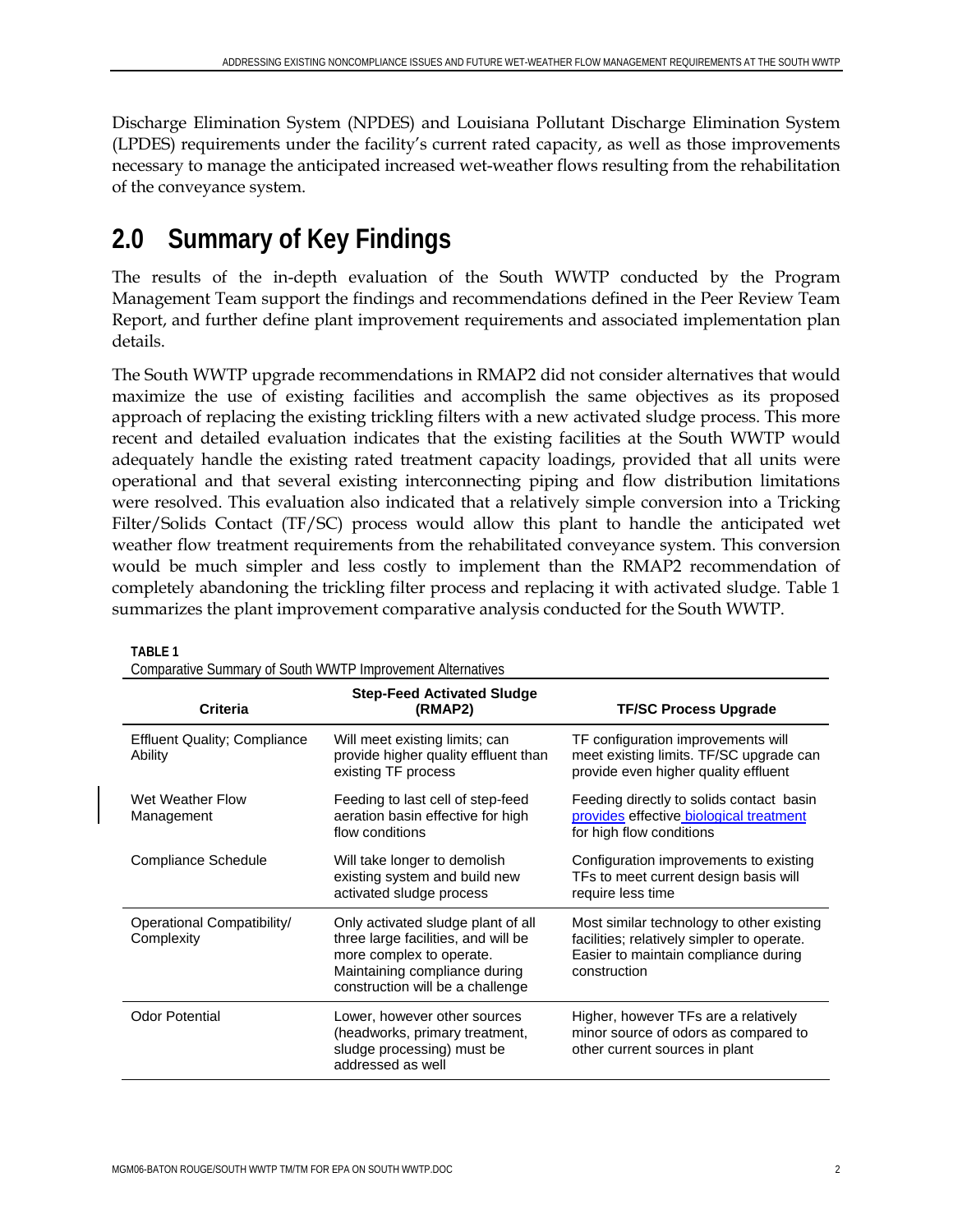| Criteria                                       | <b>Step-Feed Activated Sludge</b><br>(RMAP2)                                             | <b>TF/SC Process Upgrade</b>                                                                  |  |  |
|------------------------------------------------|------------------------------------------------------------------------------------------|-----------------------------------------------------------------------------------------------|--|--|
| Sludge Processing<br>Requirements              | Considerably larger sludge yields<br>will significantly increase<br>associated O&M costs | Lower sludge yields, similar to current<br>levels                                             |  |  |
| <b>Energy Requirements</b>                     | Little difference in energy<br>requirements between options                              | Little difference in energy requirements<br>between options                                   |  |  |
| Snail Control                                  | No snails                                                                                | Proposed improvements should result<br>in effective snail control                             |  |  |
| <b>Future Disinfection</b><br>Implementability | High-quality effluent allows for UV<br>implementation in the future if so<br>desired.    | High-quality effluent of TF/SC allows for<br>UV implementation in the future if so<br>desired |  |  |
| <b>Implementation Costs</b>                    | Existing facilities are demolished<br>and replaced; higher construction<br>costs         | Maximizes use of existing assets; lower<br>construction costs                                 |  |  |

| TABLE 1                                                    |
|------------------------------------------------------------|
| Comparative Summary of South WWTP Improvement Alternatives |

# **3.0 Evaluation of Existing Facilities**

The Program Management Team conducted a detailed process evaluation of the existing treatment facilities at the South WWTP. Figure 1 presents a simplified process schematic of the existing plant. A summary of the existing facilities is included in Appendix A. The South WWTP is configured in two process trains, which are generally referred to as the "gravity train" and the "force main train." Each of these trains provides pretreatment (screening and grit removal), primary settling, secondary treatment consisting of trickling filters and final settling tanks, and effluent disinfection. Sludge-handling processes include gravity thickeners, gravity belt thickeners, anaerobic digesters, and belt filter presses for dewatering digested sludge prior to biosolids cake is hauled for landfill disposal. Treated effluent is discharged to the Mississippi River. The WWTP currently is required to maintain a 30-million-gallon (mg) total suspended solids per liter (TSS/L) and 30-mg biochemical oxygen demand per liter (BOD/L) monthly average and 45-mg TSS/L and 45-mg BOD/L weekly average discharge standard, as well as a 200- and 400-fecal coliform per 100 milliliters (mL) for monthly and weekly geometric means, respectively.

Plant operating records for the past 3 years, as well as the results from a targeted sampling program conducted in November 2006, were used to define influent characteristics, performance of existing processes, and sludge yields and characteristics. Dimensions, configuration, and performance of existing facilities were derived from documentation provided by the City / Parish, from interviews and workshops conducted with plant operations and maintenance staff, from several visits to the treatment facility, and from the process modeling of existing facilities.

The Team considered three operational scenarios in the evaluation:

• Current Operations, assuming current loadings similar to those reflected in the recent historical data analyzed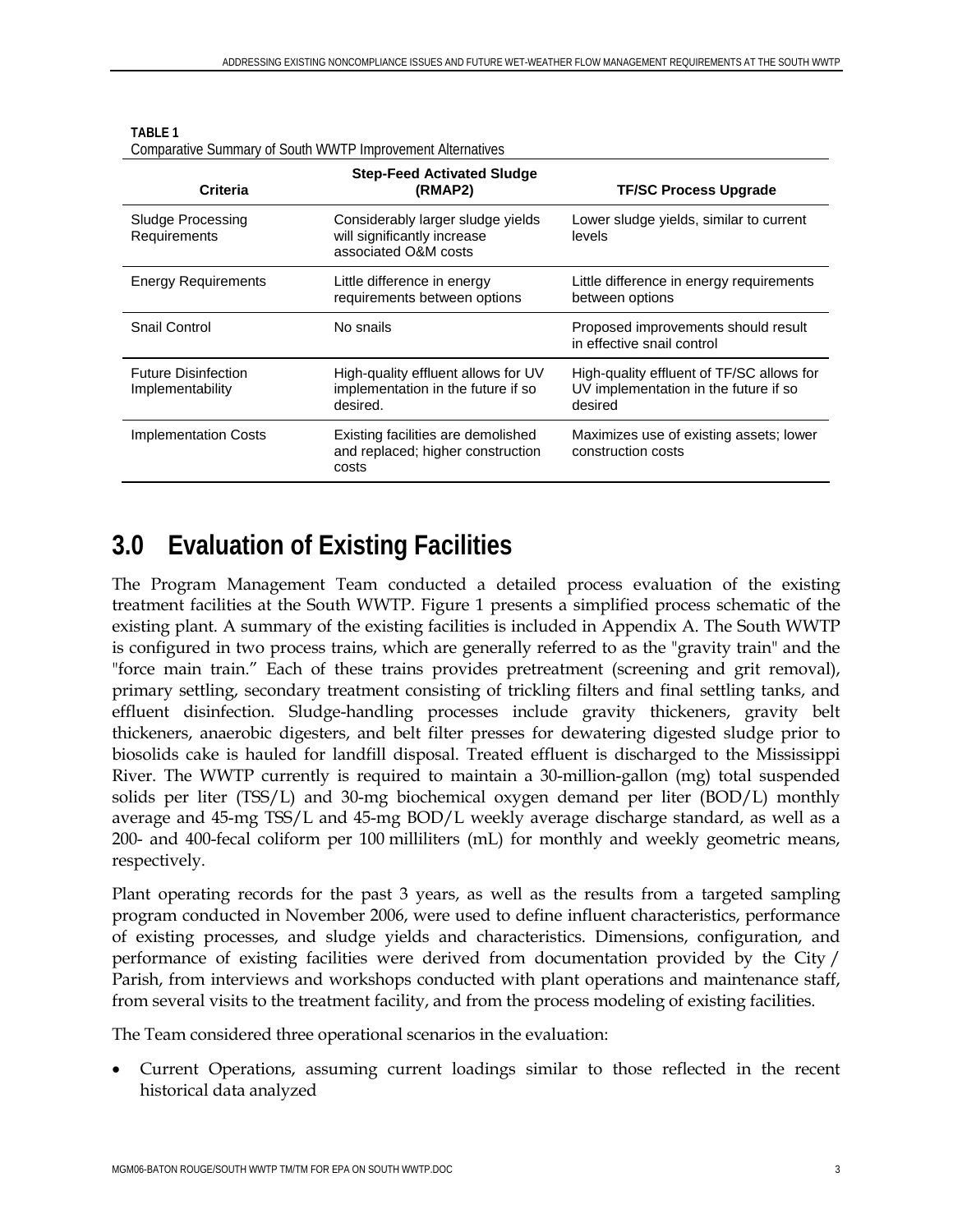Insert Figure 1 – Simplified PFD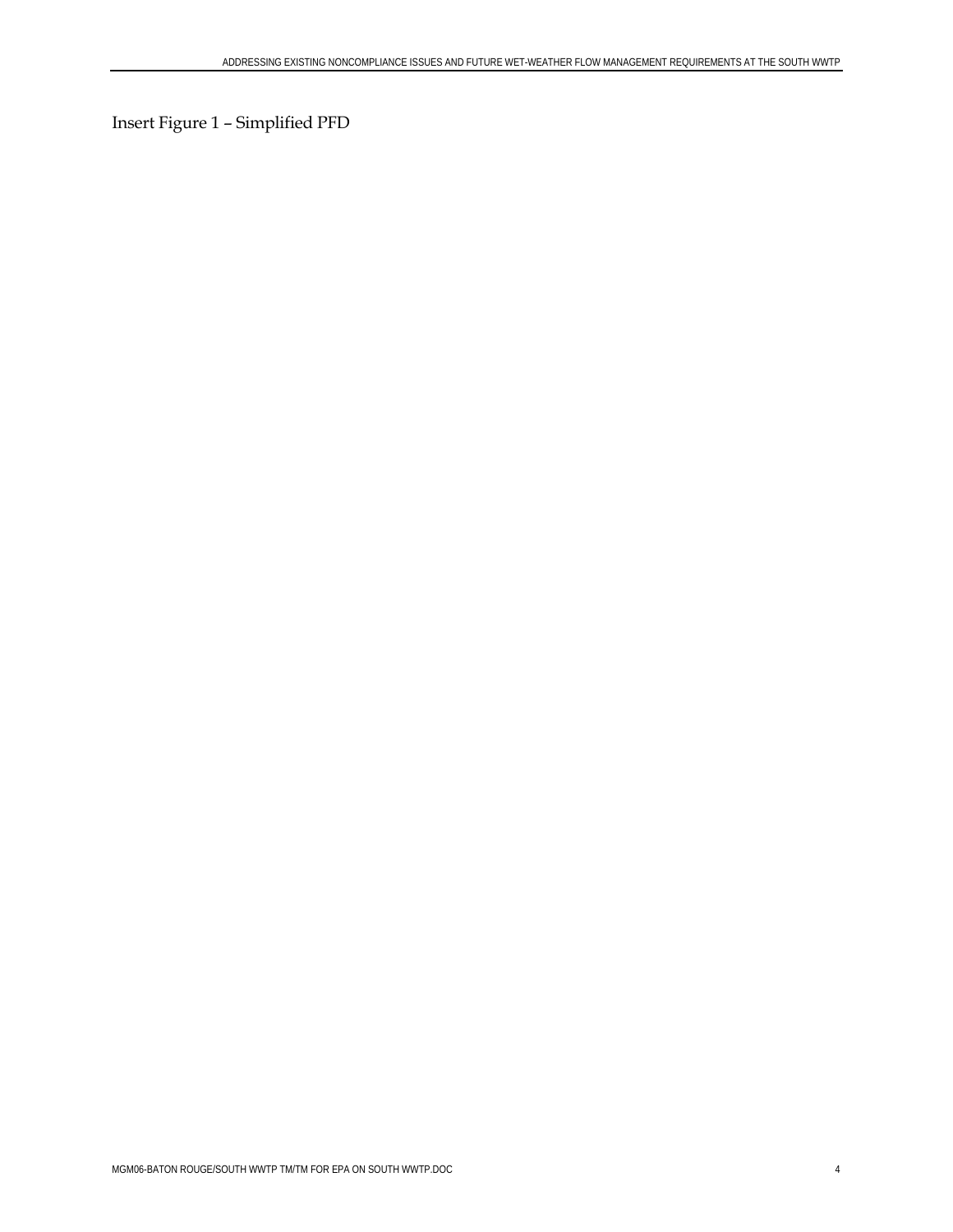- Rated Capacity Operation, assuming operation in the future once the plant reaches its current rated treatment capacity (45 mgd annual average; 55 mgd maximum month; 120 mgd peak hour).
- Rehabilitated Conveyance System Operation, assuming that improvements to the existing conveyance system would increase peak hour flow contributions from the service area to 300 mgd. Under this scenario, the peak hour flow to be treated by the South WWTP would be limited to 200 mgd by means of flow equalization.

# **3.1 Headworks and Preliminary Treatment**

The general arrangement of the two headworks and the condition of the screening, grit removal, and flow measurement equipment are among the biggest challenges facing the South WWTP. These facilities have a rated capacity of 120 mgd. The existing bar screens on the gravity side of the plant are frequently out of service due to mechanical failure. The reduced preliminary treatment allows rags and other large material to accumulate in downstream treatment facilities such as the primary settling tanks, which then causes process mechanical equipment failure in the said processes. A significant amount of work would be required to bring these facilities into appropriate operating conditions and to provide the additional treatment capacity to handle larger flows in the future. A more desirable alternative scenario would be to replace the two headworks with a new single system, sized to handle the peak hour flow rate of almost 300 mgd anticipated from the future design storm event. Flows up to 200 mgd would be routed to the treatment plant, while flows in excess of this amount would be diverted to flow equalization facilities for storage until a later time, when they could be pumped back into the plant for treatment prior to discharge.

# **3.2 Primary Settling Tanks**

The existing primary settling tanks are achieving relatively high removal rates (59 percent TSS and 39 percent 5-day biochemical oxygen demand [BOD<sub>5</sub>]). The high BOD<sub>5</sub> removal rates imply that the raw sewage has a relatively high suspended organic matter fraction (approximately 39/59 = 66 percent). This high-suspended organic fraction is not typical of sewage that has undergone considerable degradation in the collection system. At the rated treatment capacity, the surface overflow rates (SORs) of the primary settling tanks will be somewhat high (1,225 gallons per day per square foot [gpd/sf] at 55 mgd MM flow), yet will still be within the range in which significant removals can be achieved. Adding primary settling tanks or diverting around these units would be required to handle the anticipated future 200-mgd equalized wet weather flow.

# **3.3 Trickling Filters**

The primary effluent pumping facilities and the trickling filters are sized to handle a maximum flow of 120 mgd during wet weather events. During dry weather, it is estimated that the organic loading rates (OLRs) to the existing trickling filters will be 30 and 37 pounds per day of five-day biochemical oxygen demand per 1,000 cubic feet (ppd BOD5/kcf) at the AA- and the MM-rated capacity conditions, respectively. At these relatively low loading rates, the existing facilities should be able to meet the 30/30 effluent requirements. Incorporating chemical feed capabilities to the primary settling tanks (such as ferric chloride as a coagulant and polymer as a flocculation aid) during maximum month conditions would further reduce the loadings to the trickling filters, and thus would further enable compliance with the effluent requirements without requiring additional trickling filters. Ferric chloride addition also will help reduce odors. Although the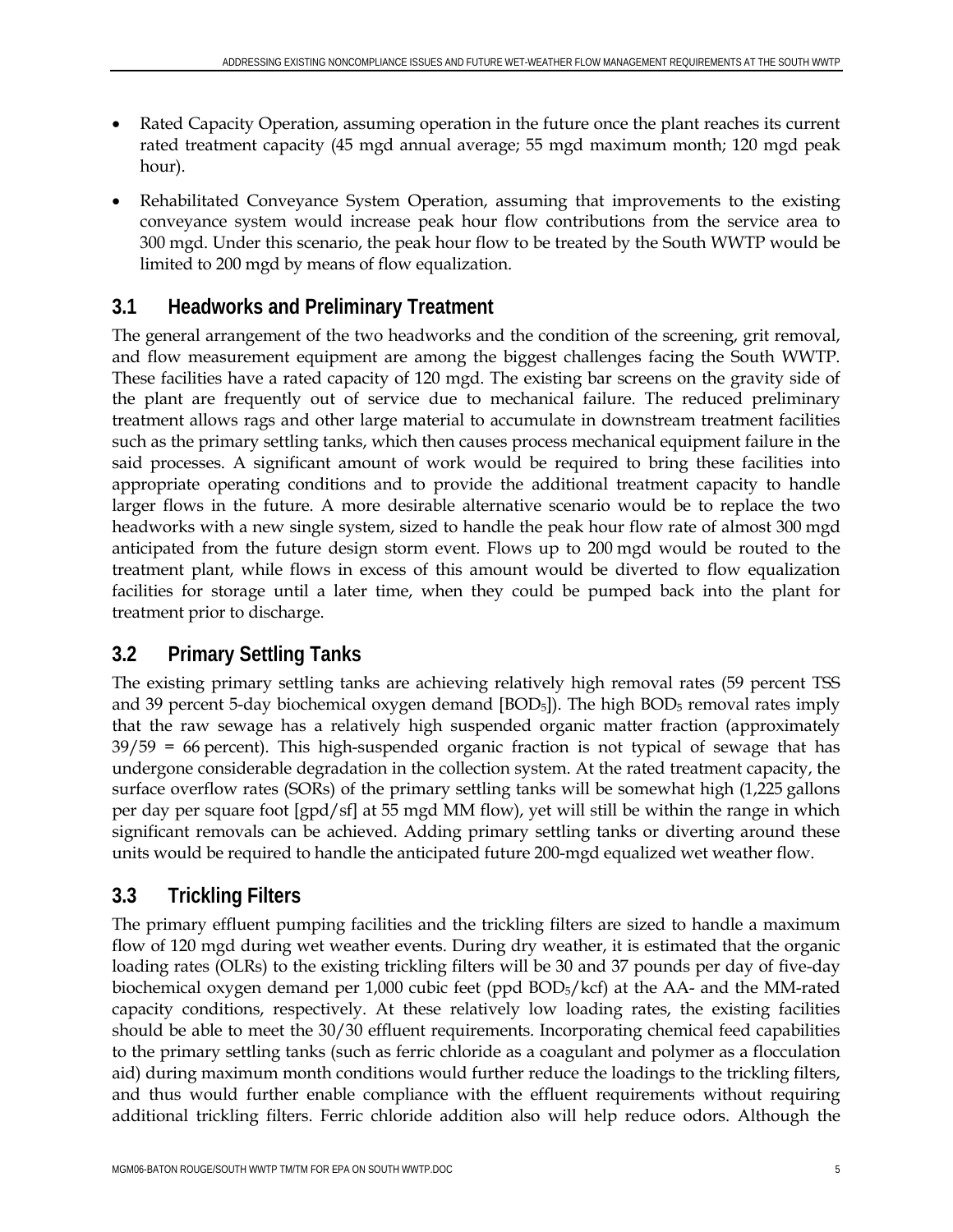existing trickling filters have adequate media volume to treat the intended design BOD<sub>5</sub> loadings, they do have limitations in keeping minimum wetting rates, given the lack of suitable effluent recirculation capabilities. This insufficiency historically has limited the effectiveness of the biological treatment process, and probably has increased odor generation from the existing facilities.

### **3.4 Final Settling**

The SOR of the existing final settling tanks operating at the AA-, MM-, and PH-rated capacity conditions will be 540, 650, and 1440 gpd/sf, respectively. These hydraulic loading rates are within the capabilities of the type of clarifiers currently operating at the South WWTP. Additional settling will be required to handle the anticipated equalized wet-weather flow rate of 200 mgd adequately. However, the biggest limitation of the existing final settling facilities at the plant is the inability to interconnect the clarifiers from the gravity and the force main trains. Providing an interconnecting pipe between these sets of clarifiers would greatly improve the operability and reliability of the South WWTP in meeting its effluent requirements.

# **3.5 Effluent Disinfection**

Effluent disinfection at the South WWTP is provided via chlorination (chlorine gas and chlorine contact basins) and dechlorination with sodium bisulfite. The existing facilities are sized to handle up to 120 mgd during wet weather flow events. Chorine gas represents a safety and operational hazard, especially considering the encroachment of residential areas around the treatment facility. The Department of Public Works has considered eventually replacing this system with a safer alternative such as sodium hypochlorite, ultraviolet (UV) radiation, or a combination of both.

# **3.6 Snail Control**

The existing snail shell screening system is designed to remove the shells from the secondary sludge before sludge processing and handling. This system is currently not in service due to what is believed to be an undersized pumping system. Inadequate snail removal results in frequent tearing of the belts in the belt filter press units. Rehabilitating the snail removal system would be a relatively simple matter and should increase the reliability of the sludge processing facilities at the plant.

# **3.7 Sludge Thickening**

Currently, secondary solids are returned from the secondary settling tanks, along with sludge from the primary settling tanks, to the anaerobic digesters for stabilization without additional thickening. Gravity thickeners and subsequent gravity belts thickening infrastructure exist, but are not operational. Should these units be rehabilitated, they have sufficient capacity to handle the anticipated sludge production rates at the currently rated plant design conditions.

### **3.8 Anaerobic Digesters**

The existing digester volume, if fully operational, should be able to handle the sludge production rates anticipated at the rated capacity loadings. This volume will result in AA and MM solids retention times in excess of the minimum 15-day recommended value for these types of systems. These values were calculated assuming continuing the practice of co-settling in the primary tanks and directly feeding the combined sludges to the digesters without additional thickening. In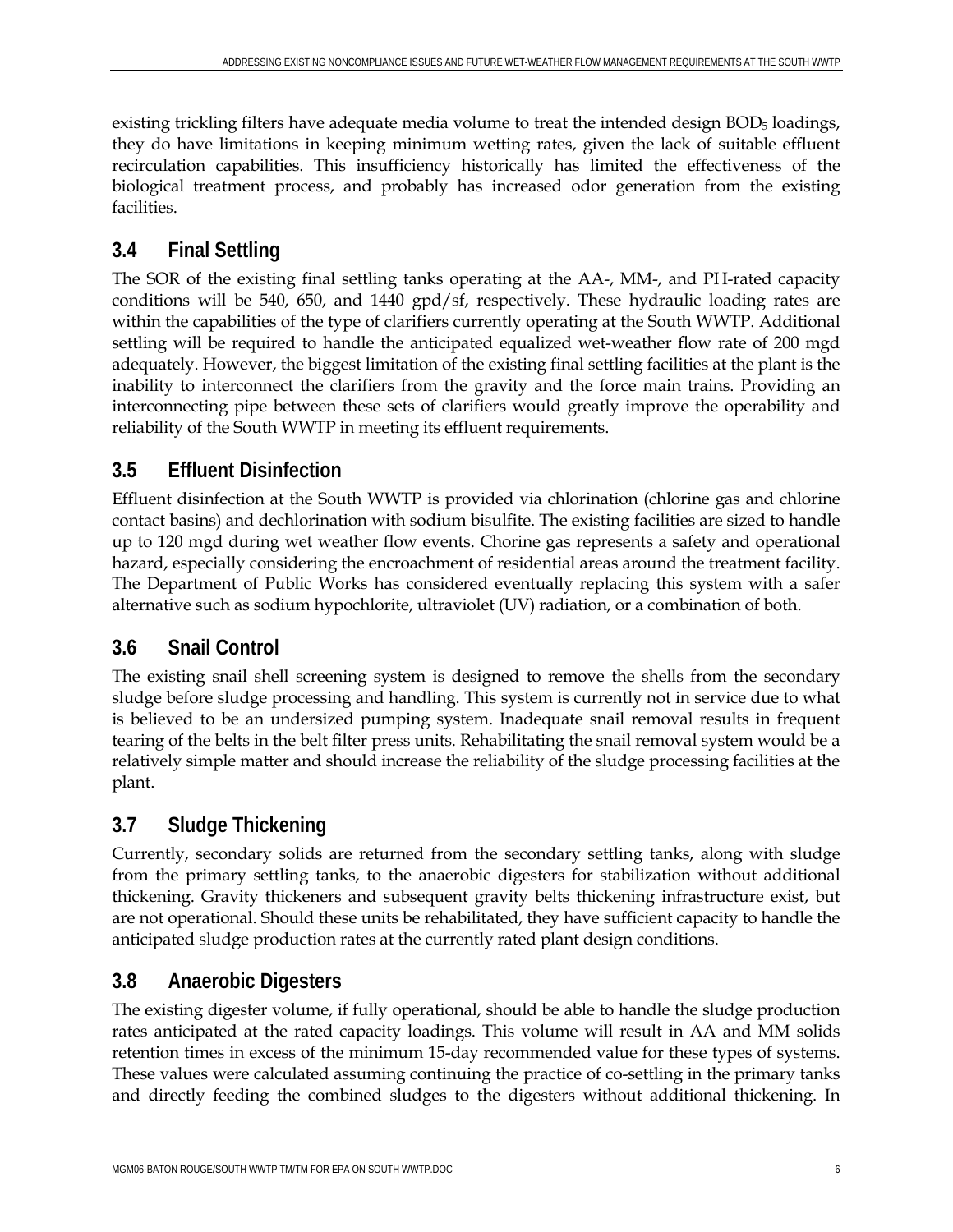terms of organic loading, the calculations indicate that volatile solids loading rates would be within recommended values of 200 to 250 ppd/kcf.

### **3.9 Sludge Dewatering**

The existing four, 2-meter-wide belt filter presses (BFPs) should be able to adequately handle the digested sludge production at the rated capacity conditions, provided, however, that some thickening of the raw sludges prior to digestion is accomplished.

### **3.10 Summary**

The evaluation of the existing facilities indicates that the trickling filter process itself does not appear to be the cause of noncompliance at the South WWTP. On the basis of generally accepted design criteria, the Program Management Team has concluded that each of the unit processes at the plant should be able to meet the effluent requirements under the anticipated design conditions defined by its current rated capacity (45-mgd AA, 55-mgd MM, and 120-mgd PH). This conclusion is supported by the fact that the North and the Central WWTPs, which also rely on the trickling filter process, generally have been able to achieve compliance with similar treated effluent requirements.

It appears that the causes of noncompliance at the South WWTP are not related to the particular choices of unit processes that make up the plant (trickling filters), but rather to how they have been configured. Configuration limitations at the South WWTP include hydraulic surging due to complex and inadequate headworks configuration, poor flow distribution, inadequate recirculation to maintain minimum trickling filter wetting rates, inadequate provisions for snail control (flushing, chemical control, and screening facilities), lack of interconnecting capabilities between force main and gravity trains, and inadequate operational control systems. These physical limitations, although relatively simple to address, ultimately have resulted in a treatment facility that is unreliable and difficult to operate.

# **4.0 Improvement Alternatives for the South WWTP**

The RMAP2 improvements for the South WWTP relied on totally replacing the trickling filter process with a much more complex activated sludge system, without considering an alternative that would address the configuration limitations of the existing plant. The following sections present the key features of the RMAP2 improvement alternative and a new proposed trickling filter improvement and upgrade alternative, as well as a discussion of the relative merits of these two options.

### **4.1 Activated Sludge Replacement Alternative (RMAP2)**

Under RMAP2, improvements to the South WWTP were defined to handle the anticipated increased wet-weather flow (200 mgd after flow equalization) and to address the documented inability of this plant in consistently complying with the current NPDES and LPDES requirements. The following four basic components of improvements to the South WWTP were defined in the RMAP2:

• **Project WWTP 01–New Headworks and Flow Equalization.** A new plant Headworks (including screening and grit removal) and a new 19-mg flow equalization basin would be provided. These facilities would be able to handle an anticipated peak hourly flow rate of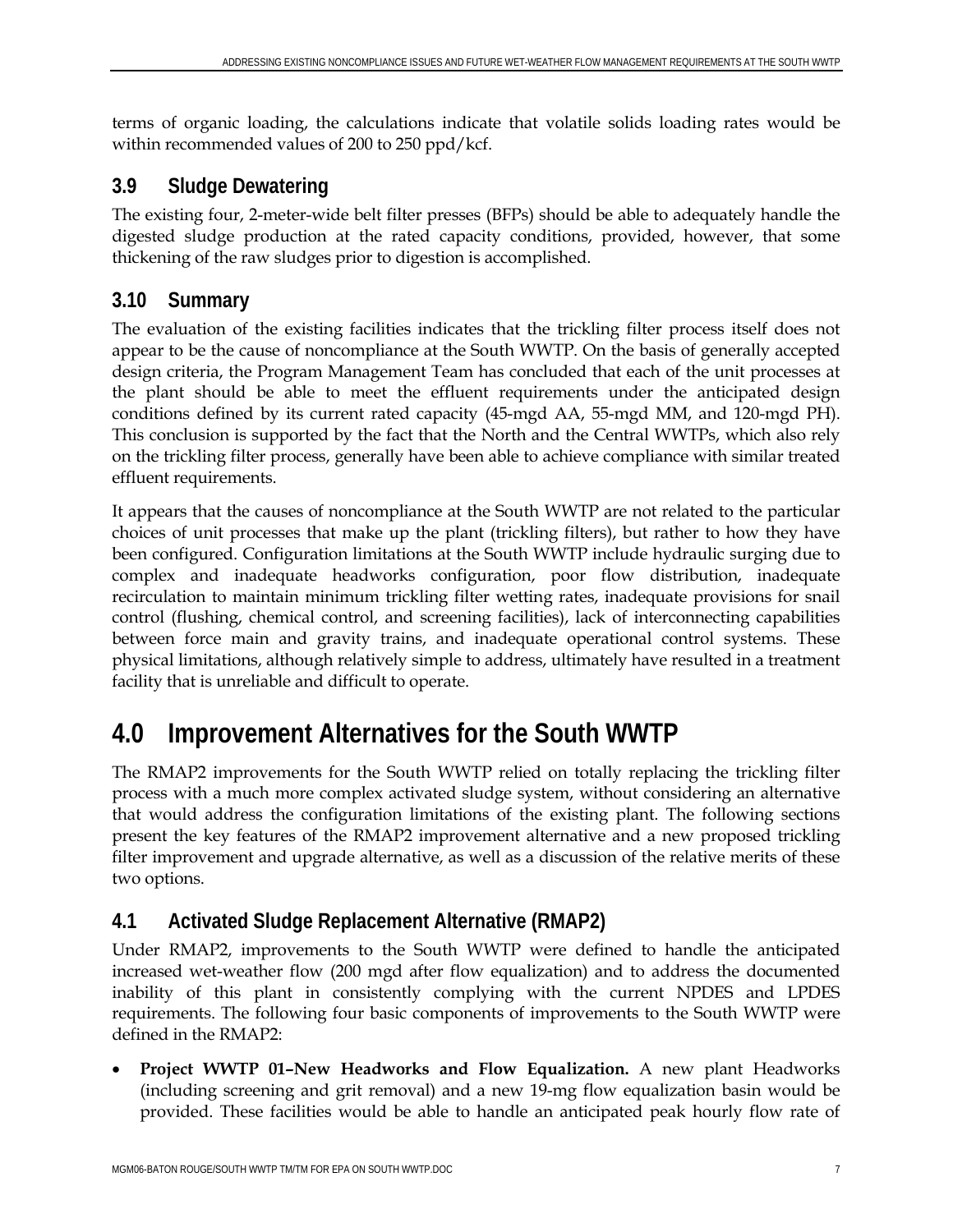300 mgd while producing an equalized flow of 200 mgd to the downstream treatment facilities.

- **Project WWTP 02–Pipeline Connection to New Headworks.** A new pipeline connecting the existing two headworks from the existing facility to the proposed new headwork would be provided.
- **Project WWTP 03–South WWTP Improvements.** This project considered maintaining the existing primary settling tanks and replacing the existing eight trickling filters with an activated sludge process composed of six new step-feed aeration basins. Two new 160-footdiameter final clarifiers would be added to handle wet weather events.
- **Project WWTP 04–Pipeline to the Mississippi River**. This project would increase treated effluent conveyance capability to 200 mgd by providing a new parallel line to the existing discharge outfall, which would be required to handle the additional wet weather flows.

### **4.2 Trickling Filter Rehabilitation/Upgrade Alternative**

Figure 2 presents a process schematic depicting a trickling filter rehabilitation and upgrade alternative. Figure 2 shows separately those improvements necessary to bring the plant into compliance under the existing rated capacity (i.e., 45-mgd AA; 55-mgd MM; and 120-mgd PH), and those required to adequately handle the increased wet weather flows, with peak hourly values close to 300 mgd, resulting from the future rehabilitation of the conveyance system. Following is a summary of these rehabilitation and upgrade features.

**Improvements for Existing Rated Capacity**. These modifications are less complicated and relatively inexpensive to implement and would achieve much faster compliance with existing effluent requirements at the current rated capacity conditions. Key improvements include the following:

- Incorporating chemical enhancement capabilities (ferric chloride as a coagulant and polymer as a flocculation aid) for the primary settling tanks to further reduce organic and suspended solids loadings to the subsequent trickling filter process.
- Providing a new trickling filter effluent recirculation pump station that would allow operating the trickling filters at optimum wetting rates to enhance BOD<sub>5</sub> removals and to reduce odor generation.
- Interconnecting the two trickling filter effluent lines feeding the final settling tank systems (force main and gravity sides of the plant). This would allow using all settling tanks independently of the number of trickling filters in service. This approach would reduce SORs, thus improving the capture of suspended particles, which is the main challenge in maintaining compliance in this plant.
- An assortment of relatively minor electro/mechanical improvements to other ancillary facilities such as screening, flow measurement/control, primary settling, sludge thickening, and snail control. None of these necessary improvements were addressed in the RMAP2 report and will have to be addressed, regardless of other alternatives, to maintain system reliability.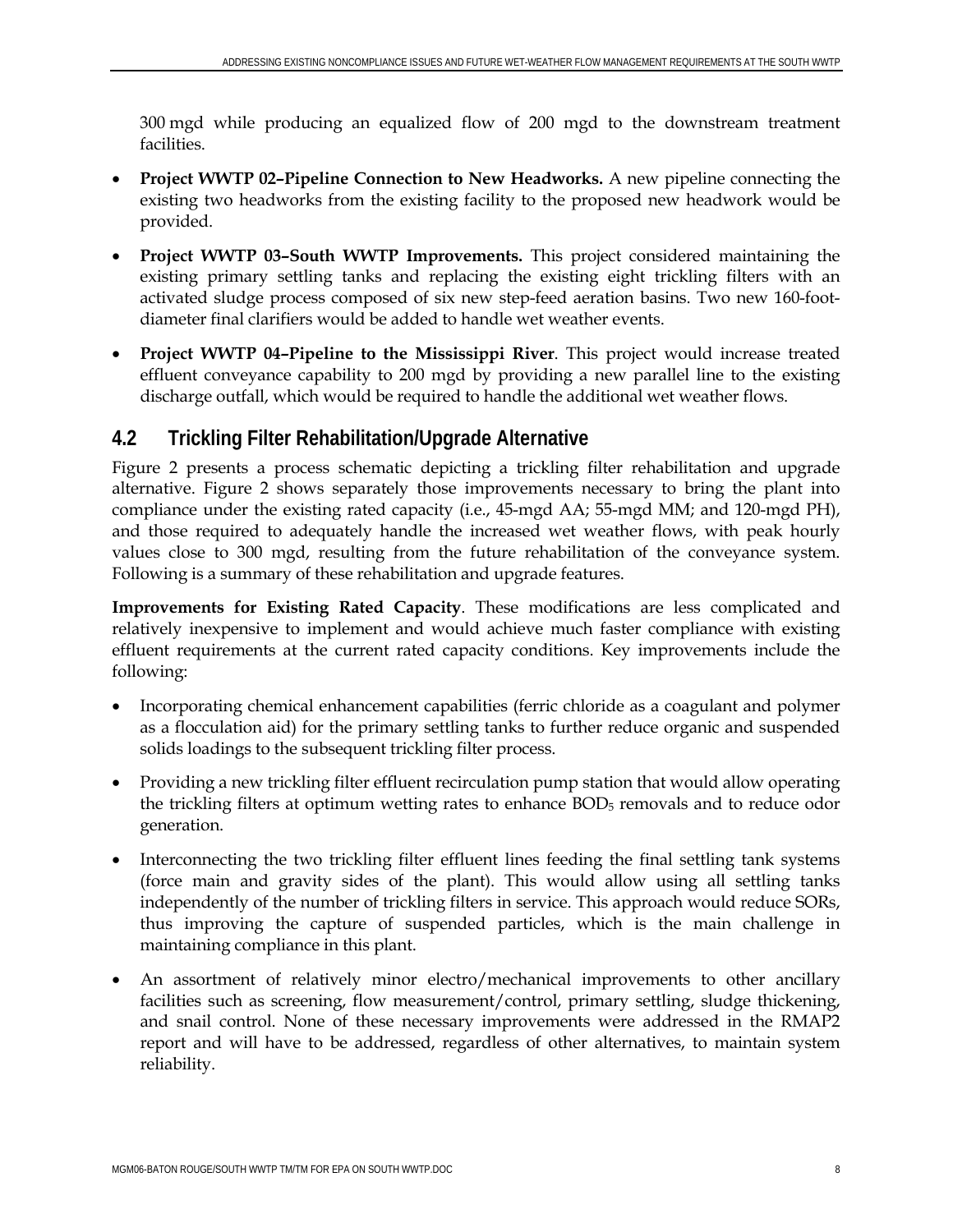Insert Figure 2 - Wet Weather PFD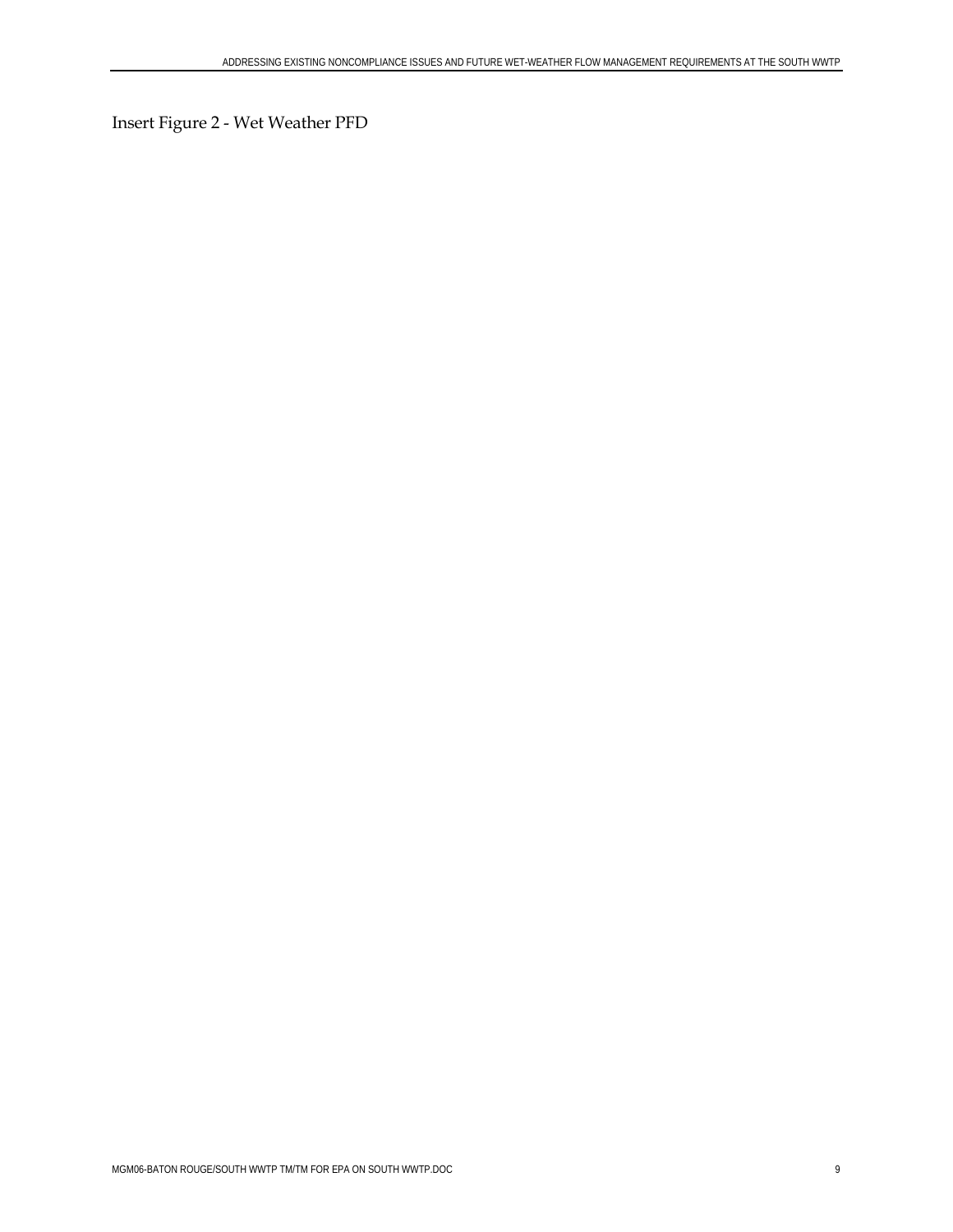**Improvements for Increased Wet Weather Flows**. It is anticipated that the rehabilitation of the conveyance system will result in the increase of flows delivered to the South WWTP during wet weather events. It is anticipated that peak hourly flows close to 300 mgd would result. The Program Management Team concurs with the RMAP2 recommendation of providing new influent pump station, headworks (with screening and grit removal capabilities), and flow equalization facilities sized to delivered up to 200 mgd of equalized wet weather flows to the South WWTP for treatment. Under this scenario, up to 120 mgd of preliminary treated influent would be sent through the primary settling tanks, and the remaining flow (up to 80 mgd) would be diverted around primary treatment and sent directly to the secondary treatment process. The secondary treatment process would be upgraded into a TF/SC process by adding a small aeration basin aeration basin after the trickling filter and before the final clarifiers. Settled solids in the final settling tanks would be returned to the head of the solids contact basins. This solids contact stage would significantly improve the settleability of the biological process effluent. During wet weather events, flows up to 120 mgd would be pumped into the trickling filters and then flow into the solids contact basin. Flows in excess of this value and up to 80 mgd would be fed directly into the solids contact process. This concept of wet weather flow management is equivalent to that defined in RMAP2, in which wet weather flows would be fed only to the last stage of the proposed step-feed activated sludge basins before the separation of the biomass from the treated effluent in the final settling tanks. Table 2 compares the features of the aeration basins proposed under the RMAP2 Activated Sludge Replacement options, and those considered under the TF/SC upgrade alternative defined by the Program Management Team.

#### **TABLE 2**

Comparison of Aeration Basin Features

| <b>Step-Feed Activated Sludge</b>   |           |                              |  |  |
|-------------------------------------|-----------|------------------------------|--|--|
| <b>Features</b>                     | (RMAP2)   | <b>TF/SC Process Upgrade</b> |  |  |
| Detention Time <sup>1</sup> , hours | 4         | 0.3                          |  |  |
| Volume, $ft^3$                      | 1.242.000 | 95,000                       |  |  |
| Aeration, firm scfm                 | 45,000    | 2,000                        |  |  |

Notes:

 $<sup>1</sup>$  based on 55-mgd MM flow</sup>

TF/SC = trickling filter/solids contact

 $\text{ft}^3$  = cubic feet

scfm = standard cubic feet per minute

As indicated by Table 2, the TF/SC process upgrade will require considerably fewer aeration basins than the RMAP2 proposed activated sludge complete process replacement. This means that in addition to substantial implementation cost savings, there are considerably fewer plant site requirements, which will facilitate implementation without the need to demolish facilities. Additional final settling capabilities must also be provided to manage the 200-mgd wet weather flow condition while providing biological treatment for all equalized flows. RMAP2 had recommended two additional 160-foot-diameter units. Given the space constraints at the current site, a much more compact alternative, such as a high-rate ballasted flocculation system, could be considered as an alternative. Either of these systems would only operate during storm events, when flows to the existing final settling tanks would exceed 120 mgd. In this proposed configuration, the ballasted flocculation system would be supplementing the existing final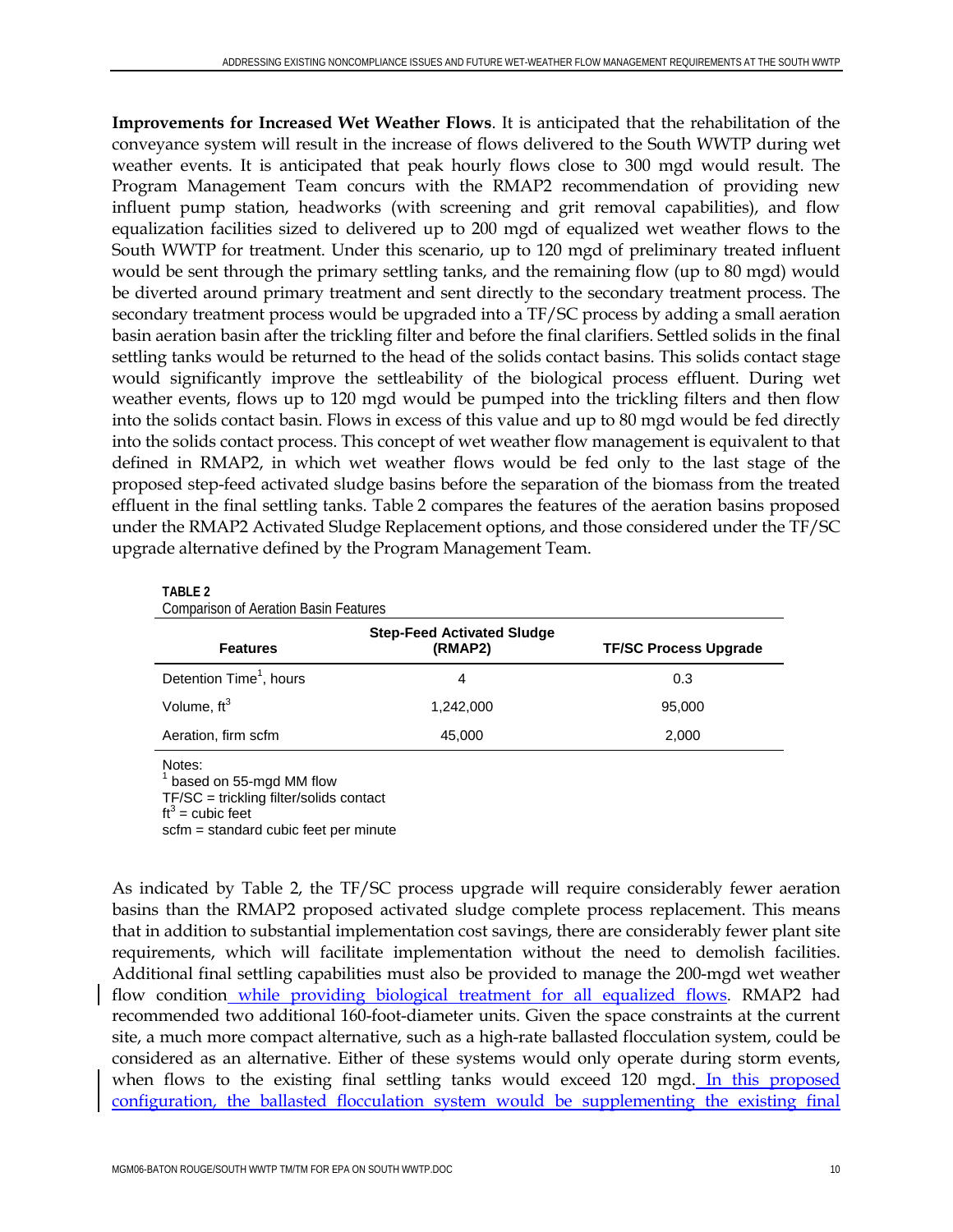clarification capabilities of the plant during wet weather events, allowing all equalized flows to receive biological treatment prior to discharge. This contrasts earlier consideration of this technology at the South WWTP, when ballasted flocculation was intended to provide just primary treatment as part of a "Blending" strategy to manage wet weather flows.

#### **4.3 Comparison of Alternatives**

There are several key differences associated with the two improvement alternatives defined above for the South WWTP. In terms of implementation costs, the trickling filter upgrade option is considerably less expensive to implement, given the costs associated with demolishing the existing trickling filter, and the construction of new large aeration basins as required by the RMAP2 original recommendation. Regardless of these implementation costs differences, there is a need to consider non-economic factors, which are equally important in the establishment of a recommended improvement option for the plant. Following is a discussion of the relative merits of each of these alternatives.

**Effluent Quality.** Activated sludge has the potential to achieve better effluent quality compared to a trickling filter process. However, the current permit does not require the City / Parish to achieve higher treatment levels than those that can be expected from a well-configured and operated trickling filter facility. The North and Central WWTPs historically have demonstrated compliance, indicating that a properly configured trickling filter facility will solve the compliance issues at the South WWTP. Should the City / Parish in the future adopt the goal of achieving lower permit limits and/or further improving the likelihood of compliance, then other alternatives such as modifying the existing facilities to a TF/SC could be considered. Conversion to TF/SC is one of the most widely considered options for upgrading trickling filter facilities mainly due to its simplicity and relatively lower cost.

**Wet Weather Flow Handling.** Both treatment improvement alternatives considered herein have several features in common concerning wet weather flow management. Both assume new influent pumping, headworks, and flow equalization facilities to limit flows to the plant to 200 mgd during wet weather events. Both divert flows in excess of 120 mgd around primary treatment, and both only expose part of the biomass (the step feed cell in the activated sludge option and the solids contact basins in the TF/SC alternative) to the influent flows during wet weather events that exceed 120 mgd.

**Accelerated Compliance.** The trickling filter improvements alternative clearly has an advantage over the activated sludge replacement option in terms of shortening the schedule to achieve compliance with the Consent Decree requirements. Incorporating the identified TF recirculation capabilities and the final settling tank interconnectivity can be accomplished more quickly than demolishing the existing TF units and replacing them with activated sludge basins. This later option will also present considerably more challenges in terms of maintaining suitable treatment levels during its implementation. The recommended improvements to the TF facilities can be easily constructed and made operational once completed, without affecting the effluent quality.

**Operational Compatibility.** Another factor the City / Parish needs to consider in evaluating improvement alternatives is the impact its decision will have in terms of the compatibility with the overall treatment program. Activated sludge operational and control requirements are considerably more complex than those required to run a trickling filter facility. The City / Parish will have to retrain its operations and maintenance (O&M) staff to provide the additional knowledge required for the new system. This, in turn, will reduce the flexibility in allocating staff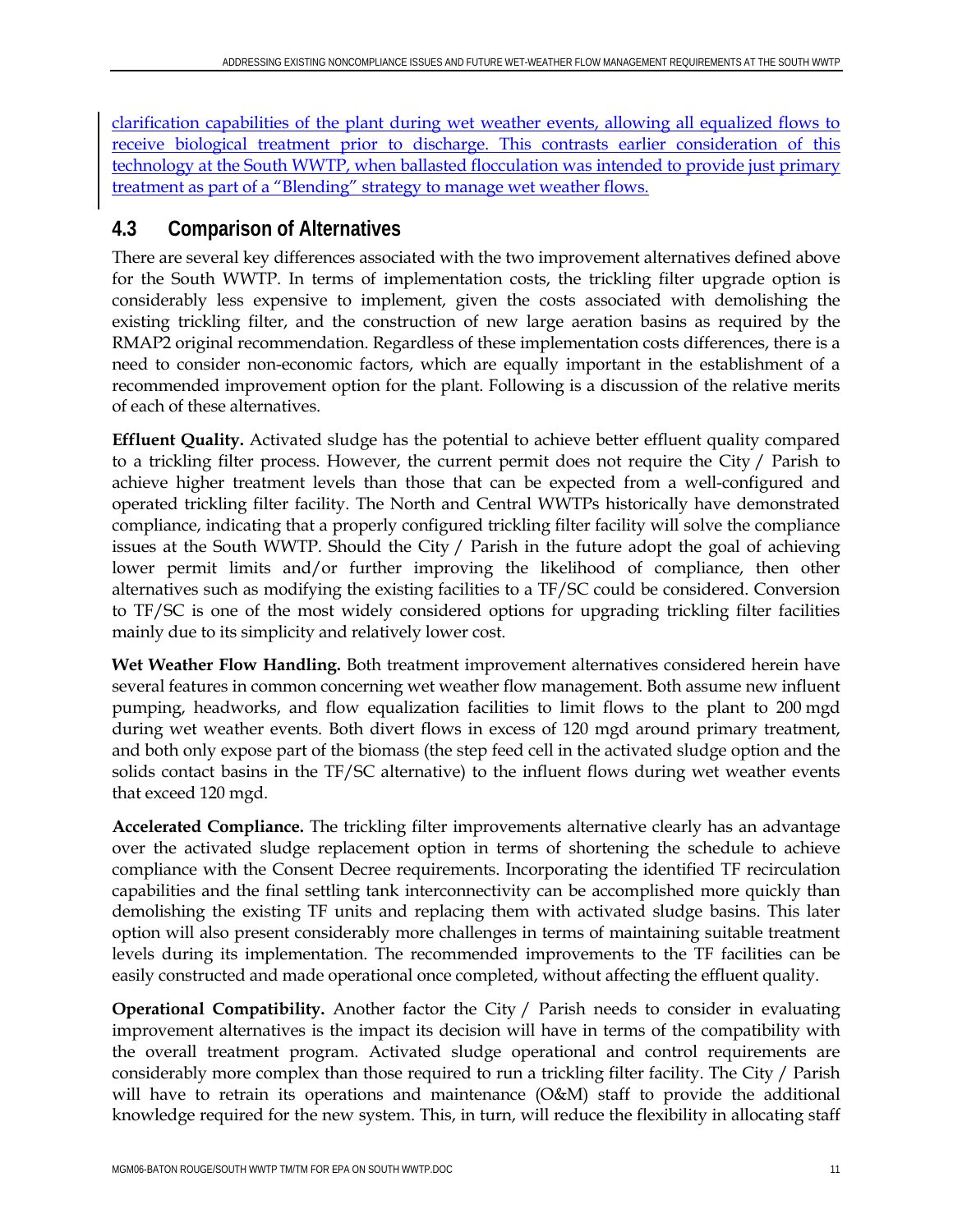among all facilities, as only those who have the expertise to operate and maintain activated sludge can be assigned to the South WWTP. This also affects spare parts inventories and the need to maintain a different set of outside vendors and contractors to support the different systems.

**Odor Potential.** Activated sludge undoubtedly has a lower odor generation potential than trickling filters. However, abandoning the trickling filters and replacing them with activated sludge will not necessarily reduce the odor problems at the South WWTP, as perceived by the surrounding community. From several site visits, it is apparent that most of the significant and noticeable odors at the South WWTP are not generated by the trickling filters. In fact, most come from the headworks, the primary clarifiers, the dewatering building, and primarily from the anaerobic digester operation. None of these odor sources would be affected by incorporating activated sludge. Until these odor sources are addressed, the surrounding community will continue to perceive odor generation as a problem associated with the South WWTP. Addressing odor issues probably will be a much higher priority to the community than any other aesthetic concern, such as the visual high profile of a trickling filter facility. Keeping the community from further encroachment against the plant site is also an important strategy to mitigate impacts from treatment. It is recommended that the City / Parish purchase as much land as possible around the treatment plant for this purpose and to preserve long-term expansion options. This treatment plant is likely to be a part of the City / Parish infrastructure for the foreseeable future.

**Sludge Processing Requirements.** An important O&M component in wastewater treatment is the processing and ultimate disposal of residual sludge, corresponding in some cases to almost half the operational budget requirements of a treatment facility. One generally accepted principle is that trickling filter plants produce lower amounts of residual sludge as compared to activated sludge systems. In the RMAP2 study, it was predicted that the anticipated residual sludge yield factor assumed for the new activated sludge facility would be 0.94 pounds (lbs) of TSS per pound of BOD5 stabilized. Analysis of plant data conducted as part of this evaluation indicates that the trickling filters at the South WWTP have a sludge yield factor of 0.66. This means that replacing the trickling filters with activated sludge could result in more than 40 percent additional sludge. It was not apparent that the RMAP2 plan considered the impact of this significant increase in sludge in terms of additional sludge pumping, thickening, digestion, and dewatering facilities and the corresponding increase in operational costs, including ultimate disposal at the landfill.

**Energy Requirements.** Trickling filters and activated sludge are both aerobic biological treatment processes. A basic difference between the two is the method employed to maintain the necessary aerobic conditions. In trickling filters, oxygen transfer occurs by pumping water to the top of the media and letting it cascade as it travels down through the media. In other words, oxygenation happens from adding water to the air. In contrast, activated sludge relies on adding air to the water by using diffusers within the aeration basin. In general terms for carbonaceous treatment (BOD5 removal), both processes are considered to have equivalent energy consumption.

**Snail Control.** Snails are a common problem in trickling filter facilities, but design provisions can be made to control them. At many facilities, including ones also operated by the City / Parish, they are effectively controlled, provided the facilities are designed with the appropriate features. These features include flushing capabilities (typically through incorporating electric drives for the tricking filters), chemical control means, and snail removal components such as screens and gravity traps. From observations during plant visits and discussions with the plant staff, it is obvious that the City / Parish has been able to reduce the snail problems significantly in the South WWTP. The main reason is the recent incorporation of electric drives in all the trickling filters at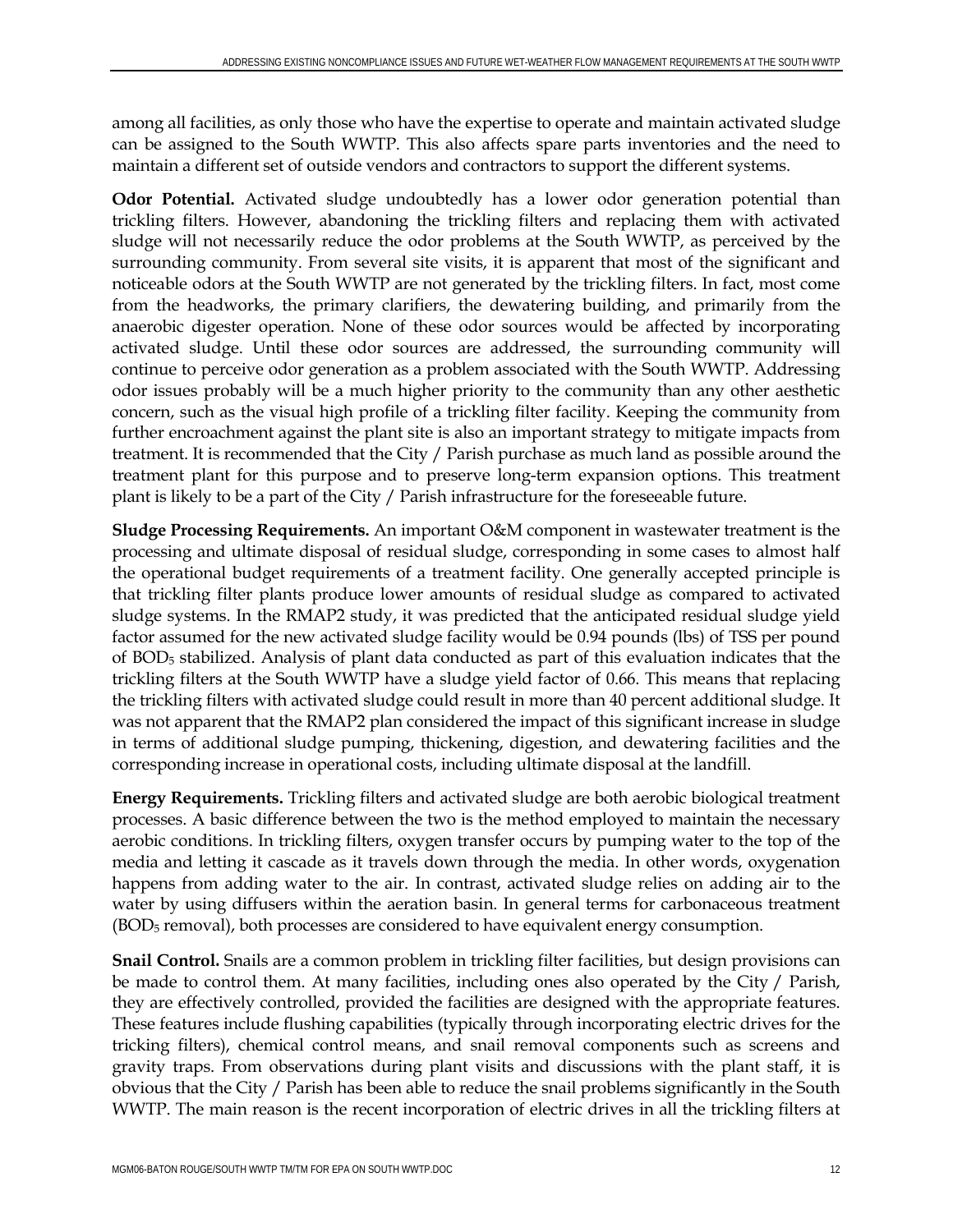the plant. This allows for the periodic flushing of the media, which in turn helps control the snail population. Implementing the relatively simple snail removal improvements identified in this report will further contribute to the mitigation of snail related problems at this plant.

**Disinfection Issues.** Many utilities around the world are replacing chlorine gas disinfection systems with UV radiation. This change is not always necessarily driven by economics but rather by the desire to eliminate the hazard potential associated with the storage and use of chlorine gas, in particular in urban applications such as is in Baton Rouge. It is well documented that trickling filter effluent is not as compatible with UV as activated sludge. Should the City / Parish decide to implement UV disinfection in its facilities, modifying the existing secondary process of its three plants to a TF/SC would result in the same compatibility benefits as those cited in the RMAP2 report for activated sludge, and at a much lower cost. It is also advisable that the City / Parish consider providing UV facilities sized to treat all the anticipated 200-mgd peak flow at South WWTP. Only about one-fourth of these expensive facilities would be required to operate most of the time. A more cost-effective approach commonly adopted in other utilities around the country would be to size the UV facility to treat only the rated dry-weather flows and to rely on sodium hypochlorite or another, safer chlorine alternative for disinfection of peak flows. The City / Parish might also consider starting its transition into UV disinfection in a smaller facility such as the Central Plant. This would solve the hazard issue for a much more densely populated area in the city, while allowing lessons be learned in terms of the design and O&M issues associated with this more complex replacement technology.

#### **4.4 Recommendation**

The evaluation conducted as part of this study indicates that the South WWTP would adequately handle the existing rated treatment capacity loadings, provided all units were operational and several existing interconnecting piping and flow distribution limitations were resolved. This evaluation also indicated that a relatively simple conversion into a TF/SC process would allow this plant to handle the anticipated wet weather flow treatment requirements from the rehabilitated conveyance system. This conversion would be much simpler and less costly, and have significantly greater benefits, compared to the RMAP2 recommendation of abandoning the trickling filter process and replacing it with activated sludge. As a result, it is recommended that the trickling filter rehabilitation and upgrade alternative defined herein be adopted by the City / Parish to address current noncompliance issues and future wet-weather flow management requirements at the South WWTP.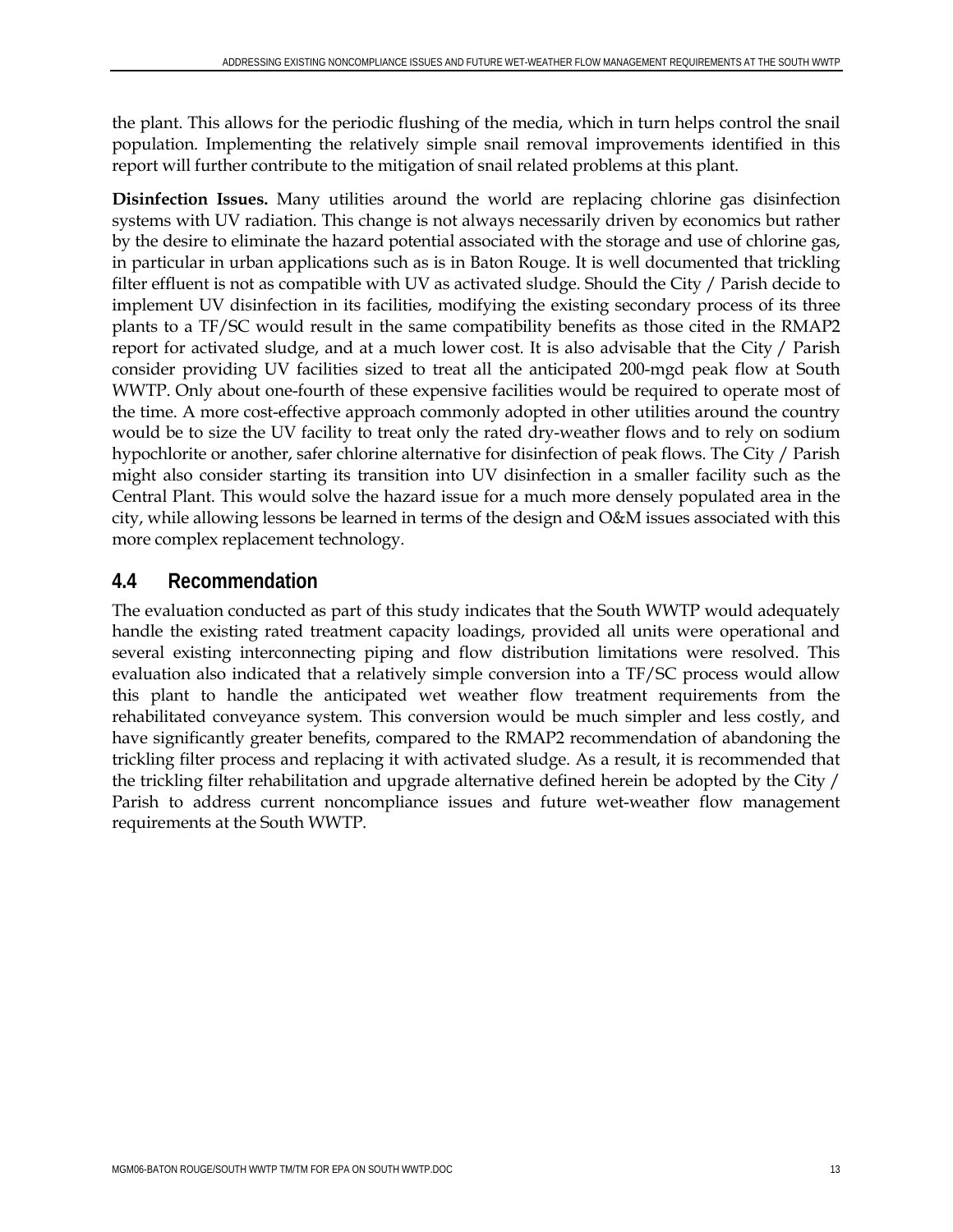**APPENDIX A** 

# **Summary of South WWTP Existing Facilities**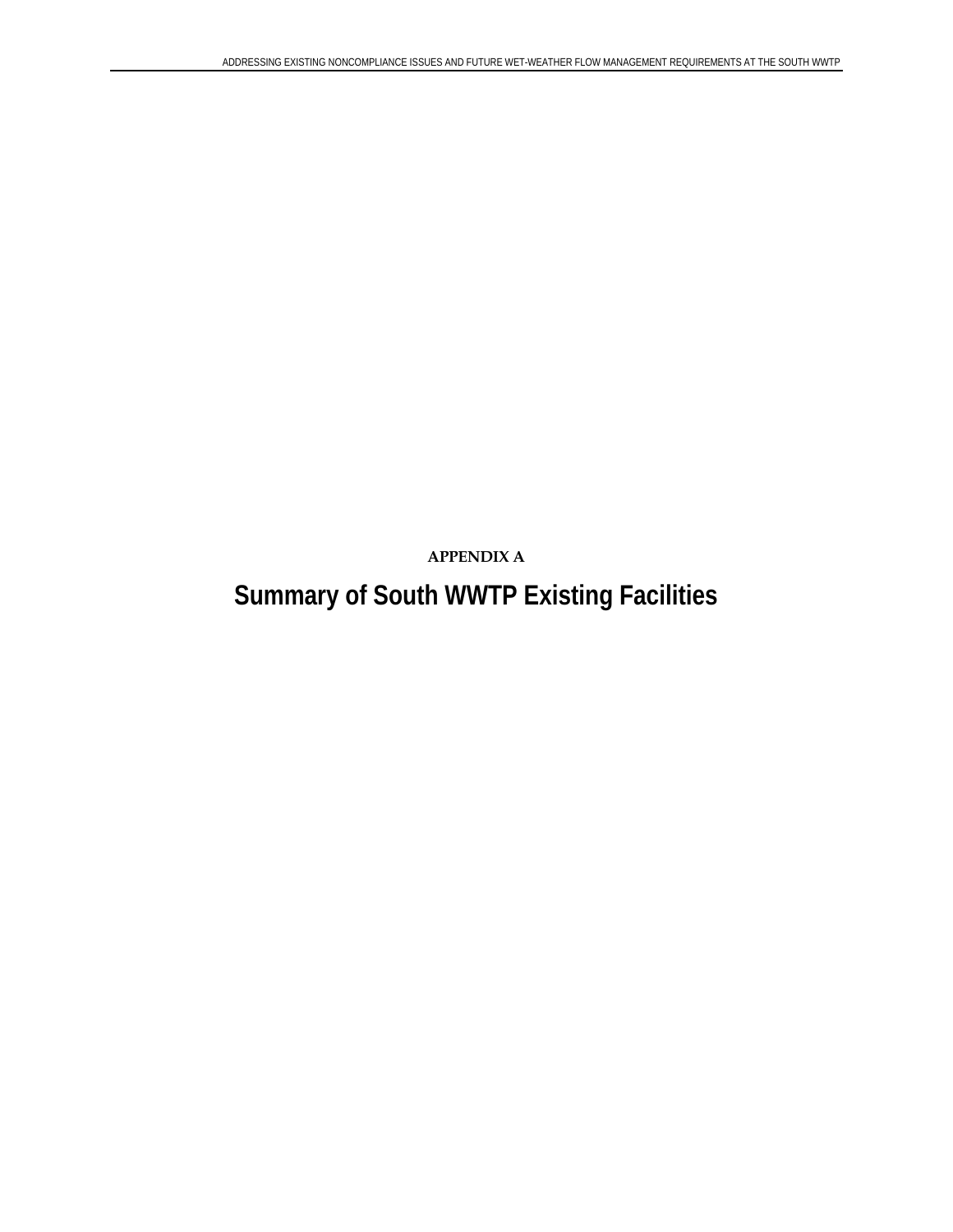# **South WWTP Unit Process Summary and Description**

The South wastewater treatment plant (WWTP) originally was constructed in the 1960s as an oxidation pond facility. The plant included primary clarification, oxidation ponds, and sludge digesters. Five major upgrades projects have been implemented during the past three decades. The first major upgrade occurred in 1985, and implemented the trickling filter (TF) process to meet secondary treatment standards. Subsequent improvements have been expansions to the TF process, and sludge management facilities.

Currently, raw sewage enters the South WWTP by a combination of gravity and pumped flow. The South WWTP is composed of two process trains that are generally referred to as the gravity train and the force-main train. These trains are interconnected at several points throughout the process. However, each of these trains allows for pretreatment (i.e., screening and grit removal), primary settling, secondary treatment consisting of TFs and final settling tanks, and effluent disinfection. Sludge handling processes include gravity thickeners, gravity belt thickeners, anaerobic digesters, and belt filter presses for dewatering of digested sludge. Stabilized and dewatered biosolids cake is hauled to a landfill for final disposal. Figure 2 presents a process flow diagram for the South WWTP. Each of the aforementioned unit processes, along with their operational strategy, is briefly described in the following sections.

#### **Gravity Train Headworks - Preliminary Treatment and Conveyance**

The gravity train receives raw sewage by 60-inch (in) gravity main. Although not combined into a single structure, the gravity train currently consists of (a) a screening facility with four, climbertype bar screens, (b) influent pump station, (c) wet-weather pump station, and (d) grit removal facility with four-centrifugal grit removal systems and auger-type grit classifiers. Influent gravity flow is initially discharged into the screen pits and subsequently passed through the screening equipment by differential hydraulic head. Under dry-weather flow conditions, which has been defined by the designer of the system as being less than or equal to 55 mgd, the influent pump station directs screened-raw sewage through the degritting facility to the gravity-train primary splitter box. This structure allows flow diversion to the force-main train prior to primary clarification. The volume of wastewater directed to the force-main train is controlled by a manually operated weir gate. Therefore, conditions that dictate interconnection are established by operation staff. Screened, degritted wastewater then flows by gravity to either the gravity or the force-main train primary clarifiers. During wet-weather conditions, screened wastewater in excess of 55 mgd (not to exceed 70 mgd) is diverted to a wet-weather pump station prior to degritting. In this scheme, both the influent pump stations' and the wet-weather pump stations' direct screened wastewater through the degritting facility to the gravity train primary splitter structure.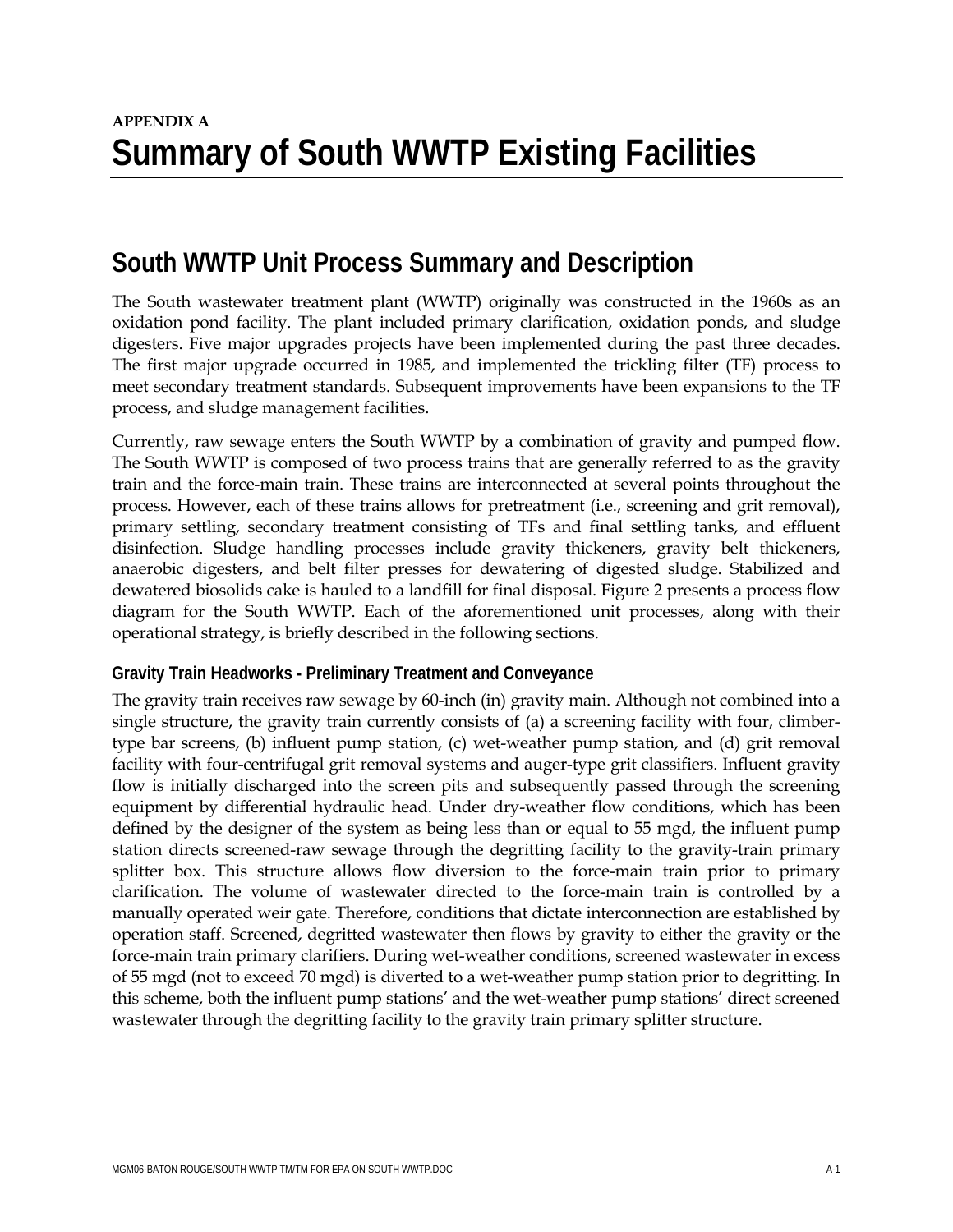#### **Force Main Train Headworks - Preliminary Treatment and Conveyance**

The force-main train receives raw sewage by 48-in force main. This facility is combined into a single structure that consists of (a) screening facility with three-climber-type bar screens, and (b) grit removal facility with two-centrifugal grit removal systems and auger-type grit classifiers. Sufficient pressure is generated by off-site pump stations to direct raw sewage through both screening and degritting facilities to the force-main train primary splitter box. The influent forcemain is connected to the gravity train headworks by means of a flow meter and control valve. South WWTP operation staff indicates that flows in the force main that exceed 55 mgd results in the valve automatically opening. Then, raw sewage from the force main is also directed to the gravity train bar-screen facility through the so-called junction-box number four.

#### **Primary Treatment – Primary Settling**

The South WWTP achieves primary treatment with six-rectangular primary settling tanks (PSTs). Screened and degritted raw sewage flows by gravity from either the gravity or force-main train primary splitter structures into one of three primary settling basins. Two primary settling basins are in the force-main train, while the other is a portion the gravity train. Nominally, the primary settling basins have a 10.25-foot (ft) side water depth (SWD) (the PSTs have a sloping bottom to a maximum SWD of approximately 11.5 ft) and 70-ft wide and 220-ft long plan dimensions.

Each basin contains a primary sludge pump station and two, 16-ft wide and 120-ft long PSTs. A 70-ft wide and 8.25-ft long stilling well is situated along each primary settling basin influent. The stilling wells are separated from the PSTs by rectangular partitioning baffles that have several circular orifices. Each of the PST's mechanism for collecting sludge is longitudinal-rectangular flights that continuously rotate along the length of each tank. The flights scrape settled primary sludge from each basin bottom and deposit the waste material in the stilling well. Primary sludge pumps withdraw waste solids from the stilling well and direct the material to gravity thickeners. Scum is also collected with longitudinal-rectangular flights that continuously rotate along the length of each tank, but on the water surface. Finally, each of the PSTs contains nominal 46.5-footlong zones with U-shaped longitudinal troughs and V-notch weirs placed on 7.75-ft center.

PSTs one and two, and three and four, have a wet-well and pump station along the discharge of the unit process. The pump station for primary settling tanks one and two is referred to as primary effluent pump station number one, and the other is named primary effluent pump station number two. The primary effluent wet well is designed to handle a 120-mgd maximum flow during peak hydraulic flow events. PSTs five and six discharge clarified effluent into a collection channel. The channel conveys wastewater to the wet well along the discharge of PSTs three and four. A 48-inch interconnection, or cross-over, pipe links the primary basins' wet-wells in order to equalize flow between the primary effluent pump stations.

#### **Secondary Treatment – Trickling Filters and Final Settling Tanks**

Primary effluent pump stations number one and two discharge into a TF slitter box. The splitter structure is nominally 36-ft tall, and has a plan 17-ft wide and 17-ft long. Wastewater is divided amongst the gravity and force-main train TFs by 13-ft long weir gates. Primary effluent flows by gravity to a TF distribution box that serves as both a head box and isolation structure for the TFs. Each of the biofilters contains plastic cross-flow modules (XFM) and electrically driven distribution systems. The distribution systems are equipped with a speed modulating apparatus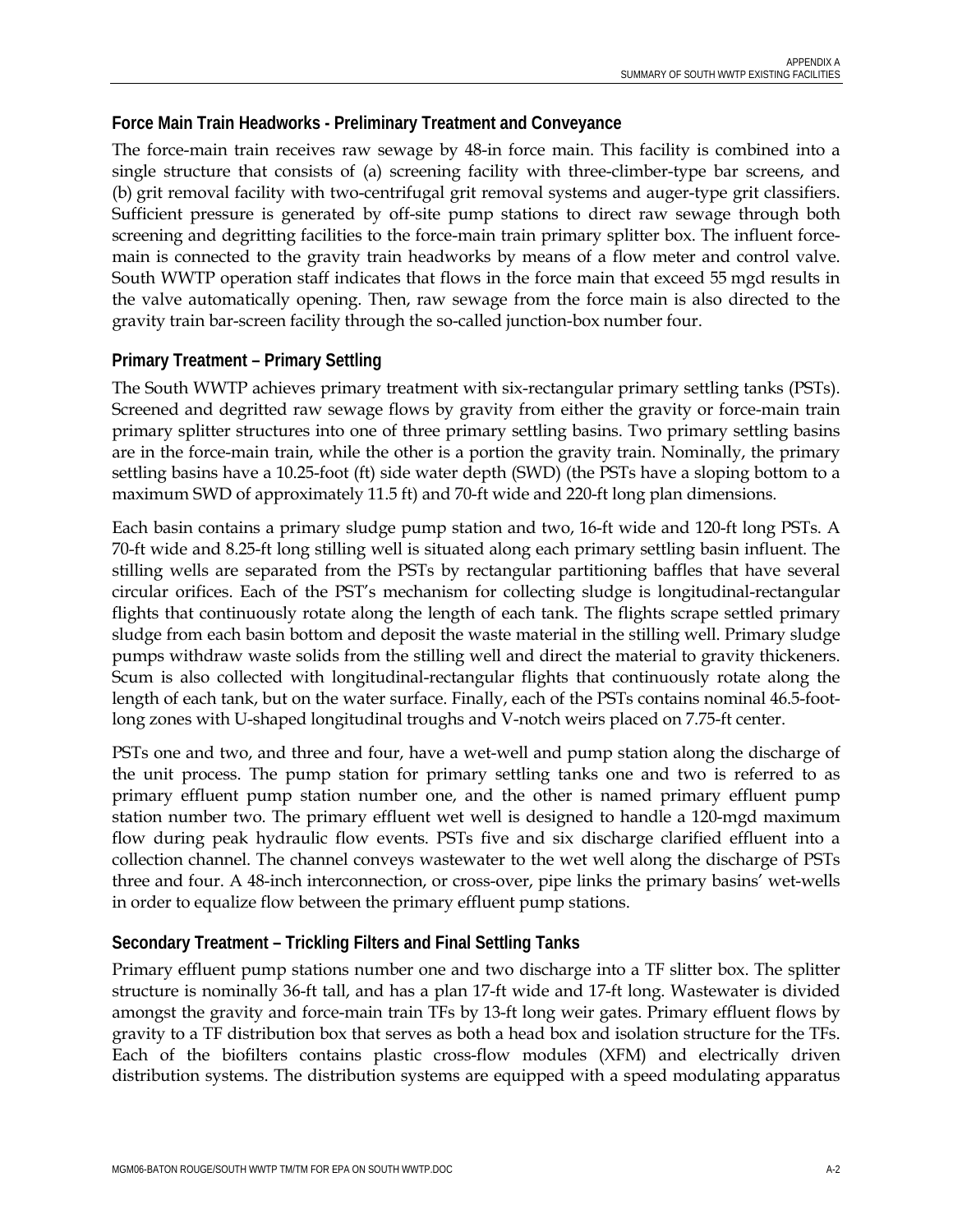that is not controlled by a timer; rather there is local adjustable (variable frequency) control with an ON/OFF setting. Both the gravity and force-main train has a dedicated final settling tank complex. Each final settling tank at the South WWTP is a center-feed circular basin. Sludge is collected along a sloping bottom by a scraping mechanism. The mechanism is equipped with a flocculator-type energy-dissipating inlet. Settled effluent is allowed to flow over V-notch weirs into an intra-clarifier launder that also serves as a baffle to dispel density currents. Additionally, each final settling tank complex has a dedicated waste sludge pump station. However, waste sludge from each pump station is discharged into a common 8-inch diameter line. The primary sludge pump stations then contribute to the same 8-inch line prior to discharge at the gravity thickeners, or anaerobic digesters. It is possible that this line is undersized given all the flows being routed to it. Waste sludge can be routed through parallel static screens prior to receiving the primary sludge. Daily flushing, or sudden intense hydraulic loading, is used to avoid predator (specifically snails) accumulation in the biofilters. The static screens are used to filter snail shells prior to solids stabilization and dewatering facilities.

The gravity train contains four, 90-foot diameter biofilters with an 18-foot media depth, and four, 120-foot diameter final settling tanks with a 15-foot SWD. The force-main train contains four, 125 foot diameter biofilters with an 18-foot media depth, and four, 110-foot diameter final settling tanks with a 15-foot SWD.

#### **Effluent Disinfection**

Effluent disinfection at the South WWTP is provided by chlorination (chlorine gas and contact basins) and dechlorination by sodium bisulfite. The existing chlorine contact basin is separated into two tanks. Each tank is nominally 155-feet wide, 94-feet long, and 11-feet deep, and partitioned by baffles in order to create 15-foot wide sections that span the width of the basin. Each chlorine contact basin is approximately 1.2 million gallons in volume.

#### **Sludge Management – Biosolids Thickening, Digestion, and Dewatering**

Current practice at the South WWTP is to pump waste sludge (referring to both primary and biological sludge) directly to anaerobic digestion facilities. Despite being inoperable, both gravitybelt and gravity-thickening infrastructure exists. Two gravity belt thickeners exist that are capable of reaching between 6 and 8% solids content. However, this concentration leads to poor mixing in the anaerobic digesters. Therefore, the gravity belt thickeners are inoperable due to a lack of control over the effluent solids content. Alternatively, the gravity thickeners are inoperable due to damaged pumping facilities and deteriorated mechanisms. The gravity thickeners are adequately sized to produce a thickened sludge solids content that allows for an appropriate solids residence time (SRT) in the anaerobic digesters to meet pathogen and vector attraction reduction requirements. An ideal scenario is to use the gravity thickeners and anaerobic digesters for biosolids thickening and stabilization, respectively.

In the aforementioned scenario, waste sludge is pumped to a distribution structure, located in the center of the gravity thickener pump station, to divide waste sludge between four, 32-foot diameter gravity thickeners. The gravity thickeners have a 14-foot SWD, and are covered by aluminum-geodesic domes. Each gravity thickener at the South WWTP is a center-feed circular basin. Sludge is collected along a sloping bottom by a scraping mechanism. The mechanism is